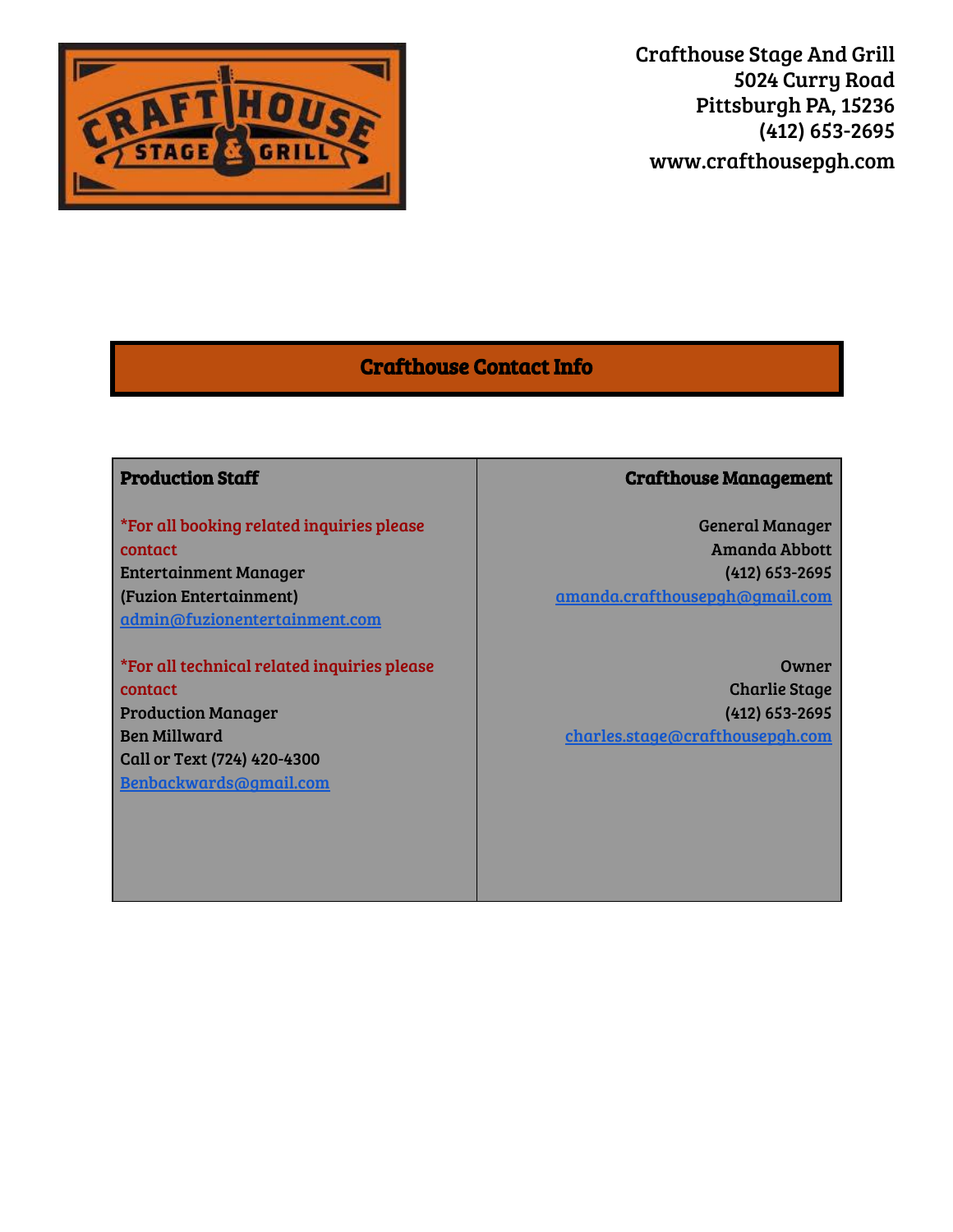

# Crafthouse Audio Specifications

- 6- Shure SM58
- 4 Shure SM57
- 1 Shure Beta52a
- 1 Shure Beta91a
- 6- Sennheiser e604
- 3 Sennheiser e614
- 4 Sennheiser e609
- 1 Audix D6
- 1 Audix D4
- 2 Audix D2
- 1 Audix I5
- 2 Radial Passive Pro DI
- 2 Radial Passive Pro D2
- 2 Radial Active Pro48 DI

Snake to FOH

32x16 Analogue 1 - Midas DL16

#### Stage Dimensions

24'x16'x2.5'

#### Risers/Decking

1 - 8'x8'x12" Stationary Riser (Can be moved, or removed. Not on wheels) \*Have both 12" and 24" height

# Distance To FOH

**Monitors** 

5 - JBL EON 612 - Self Powered 1 - 2 Way Drum Fill (EAW VFS250 Bottom, EAW VFR159 Top)

> Mains 8 - RCF HDL20A (Arrays) - Self Powered 4 - RCF 8006 (Subs) - Self Powered

> > Delay Fills 2 - EAW VFR129

Amplification: 3: QSC RMX 2450

Consoles 1 - Midas M32 - FOH 1 - Behringer X32 - Monitor

Stage Power

5 - 20A 120V Circuits 1 - 30A 240V Circuit (L14-30R)

# Curfew & Volume Restrictions

We are located in a residential area. Volume Restrictions & Curfew are strictly enforced Sunday - Thursday: 11:00 PM Friday - Saturday: 1:00 PM

97dBA - FOH \*Please use our dB meter for this reference

50'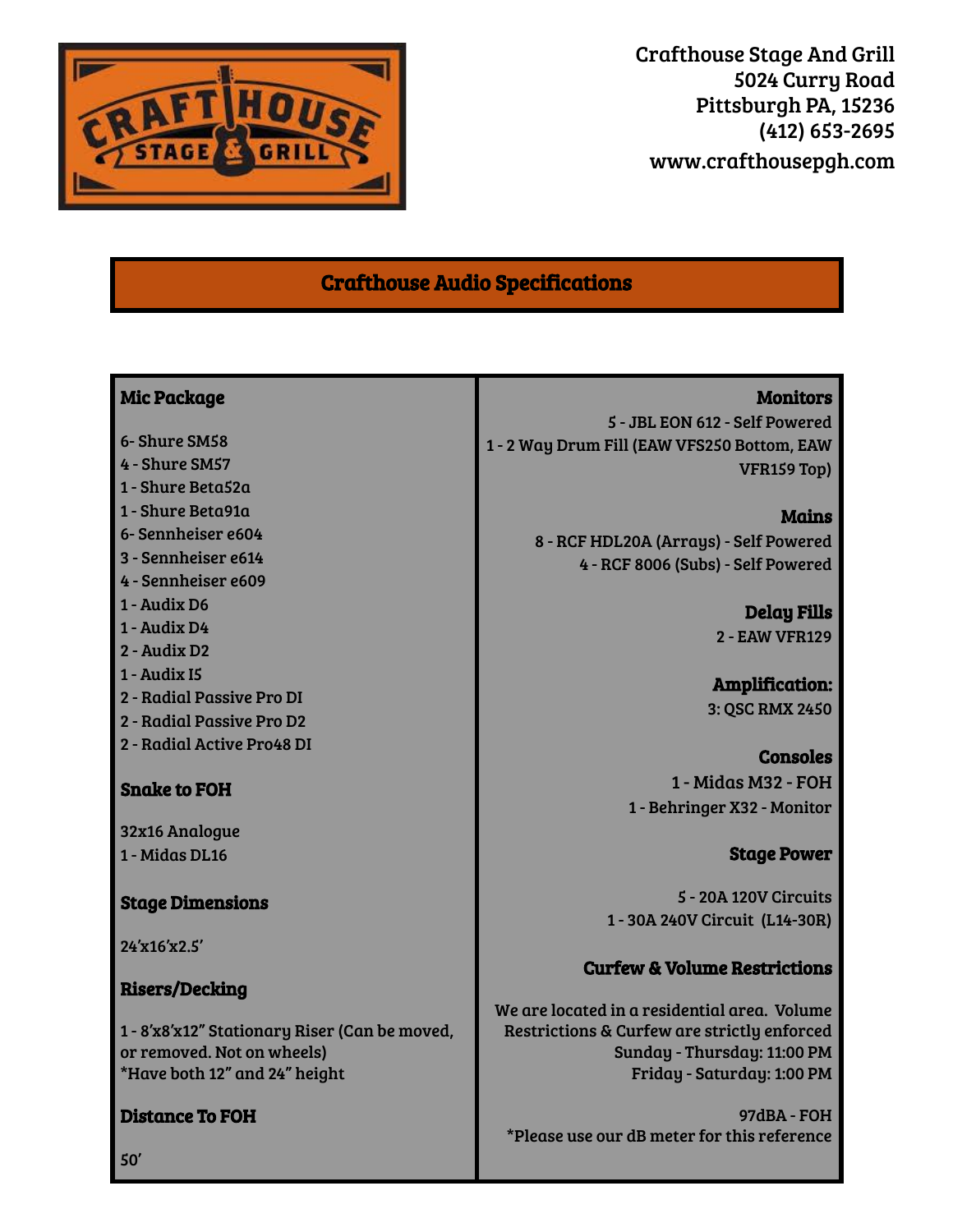

# Crafthouse Lighting Specifications

| Lights                                       | <b>Lighting Console</b>                                                                                 |
|----------------------------------------------|---------------------------------------------------------------------------------------------------------|
| 28 - Blizzard Lighting EXA HotBox Washlights | 1 - Jands Stage CL                                                                                      |
| 3 - Lekos                                    | *We use 102 DMX channels for our<br>Lights. For a description, please<br>contact our Production Manager |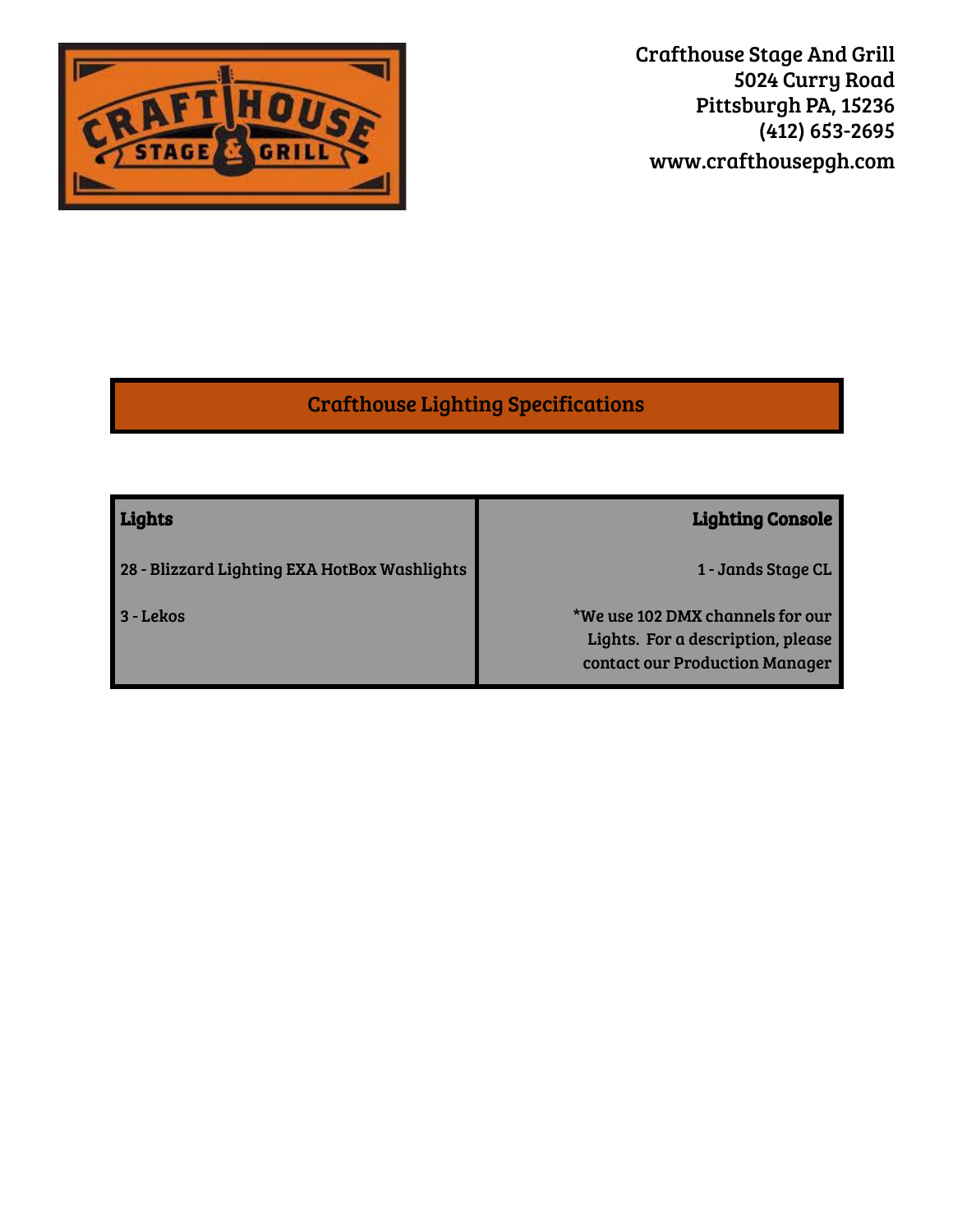